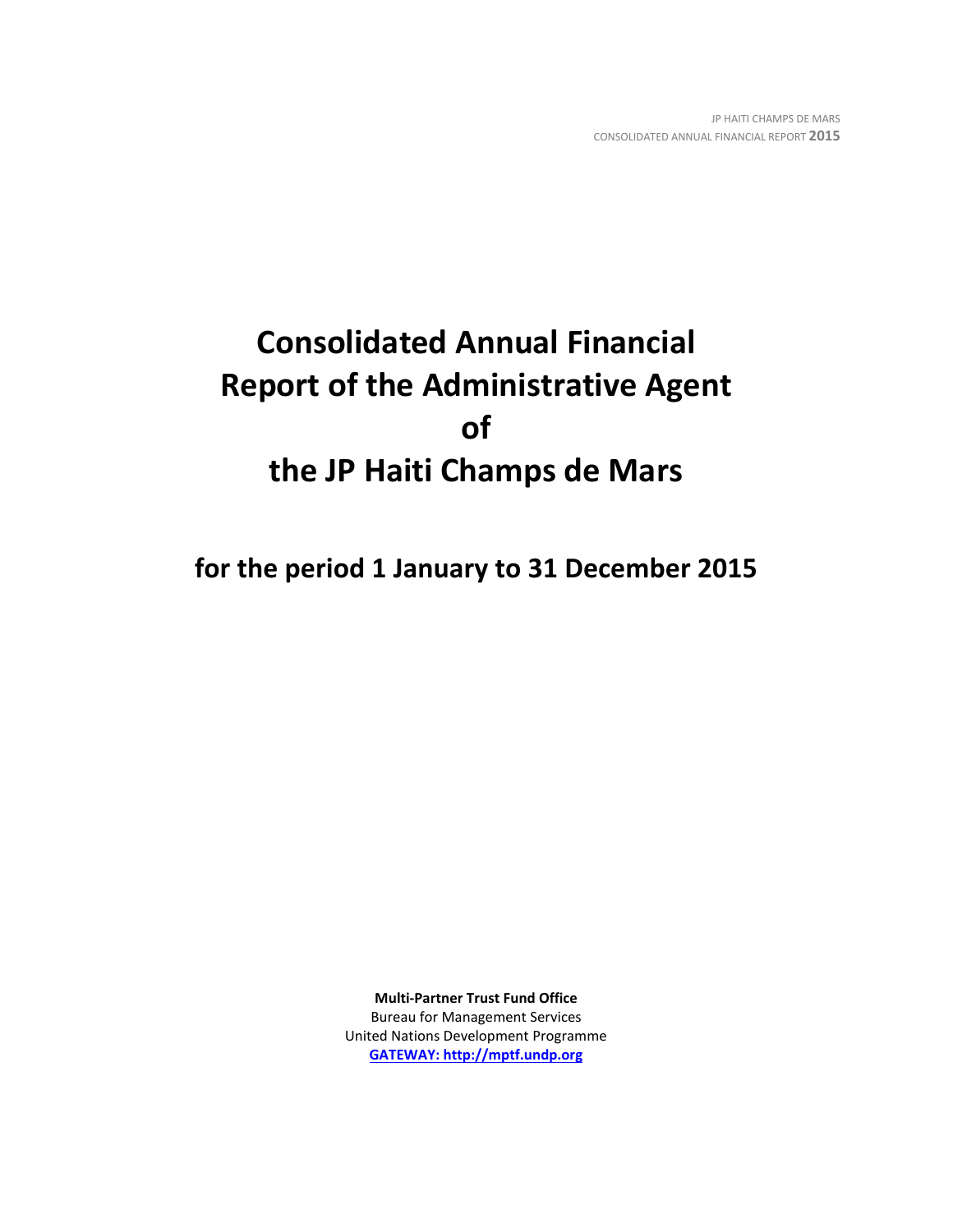JP HAITI CHAMPS DE MARS CONSOLIDATED ANNUAL FINANCIAL REPORT **2015**

### **PARTICIPATING ORGANIZATIONS CONTRIBUTORS**



International Labour Organisation



International Organization for Migration



United Nations Development Programme

UNOPS United Nations Office for Project Services



CANADIAN INTERNATIONAL DEVELOPMENT AGENCY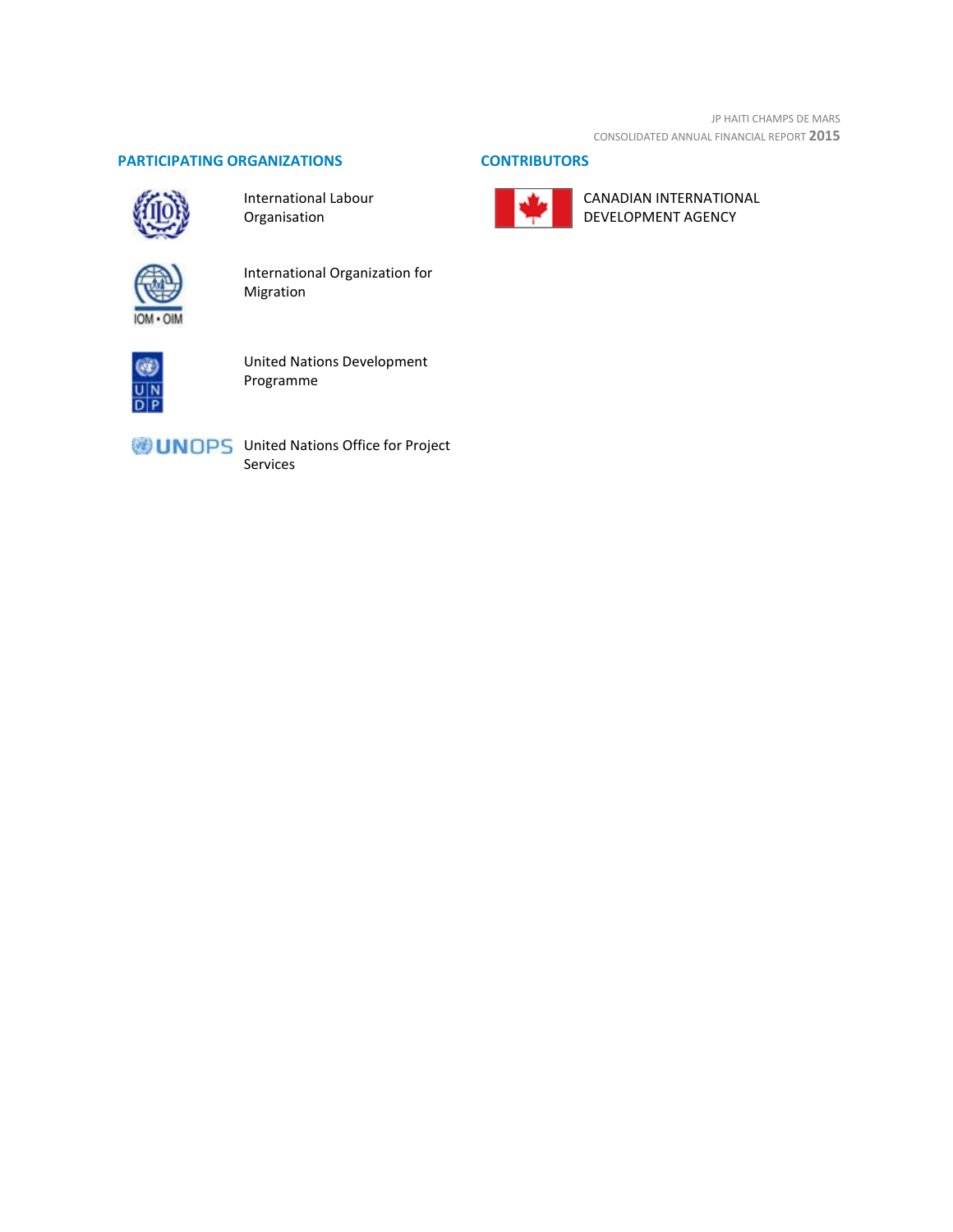### **DEFINITIONS**

### **Allocation**

Amount approved by the Steering Committee for a project/programme.

### **Approved Project/Programme**

A project/programme including budget, etc., that is approved by the Steering Committee for fund allocation purposes.

### **Contributor Commitment**

Amount(s) committed by a donor to a Fund in a signed Standard Administrative Arrangement with the UNDP Multi-Partner Trust Fund Office (MPTF Office), in its capacity as the Administrative Agent. A commitment may be paid or pending payment.

### **Contributor Deposit**

Cash deposit received by the MPTF Office for the Fund from a contributor in accordance with a signed Standard Administrative Arrangement.

### **Delivery Rate**

The percentage of funds that have been utilized, calculated by comparing expenditures reported by a Participating Organization against the 'net funded amount'.

### **Indirect Support Costs**

A general cost that cannot be directly related to any particular programme or activity of the Participating Organizations. UNDG policy establishes a fixed indirect cost rate of 7% of programmable costs.

### **Net Funded Amount**

Amount transferred to a Participating Organization less any refunds transferred back to the MPTF Office by a Participating Organization.

### **Participating Organization**

A UN Organization or other inter-governmental Organization that is an implementing partner in a Fund, as represented by signing a Memorandum of Understanding (MOU) with the MPTF Office for a particular Fund.

### **Project Expenditure**

The sum of expenses and/or expenditure reported by all Participating Organizations for a Fund irrespective of which basis of accounting each Participating Organization follows for donor reporting.

### **Project Financial Closure**

A project or programme is considered financially closed when all financial obligations of an operationally completed project or programme have been settled, and no further financial charges may be incurred.

### **Project Operational Closure**

A project or programme is considered operationally closed when all programmatic activities for which Participating Organization(s) received funding have been completed.

### **Project Start Date**

Date of transfer of first instalment from the MPTF Office to the Participating Organization.

### **Total Approved Budget**

This represents the cumulative amount of allocations approved by the Steering Committee.

### **US Dollar Amount**

The financial data in the report is recorded in US Dollars and due to rounding off of numbers, the totals may not add up.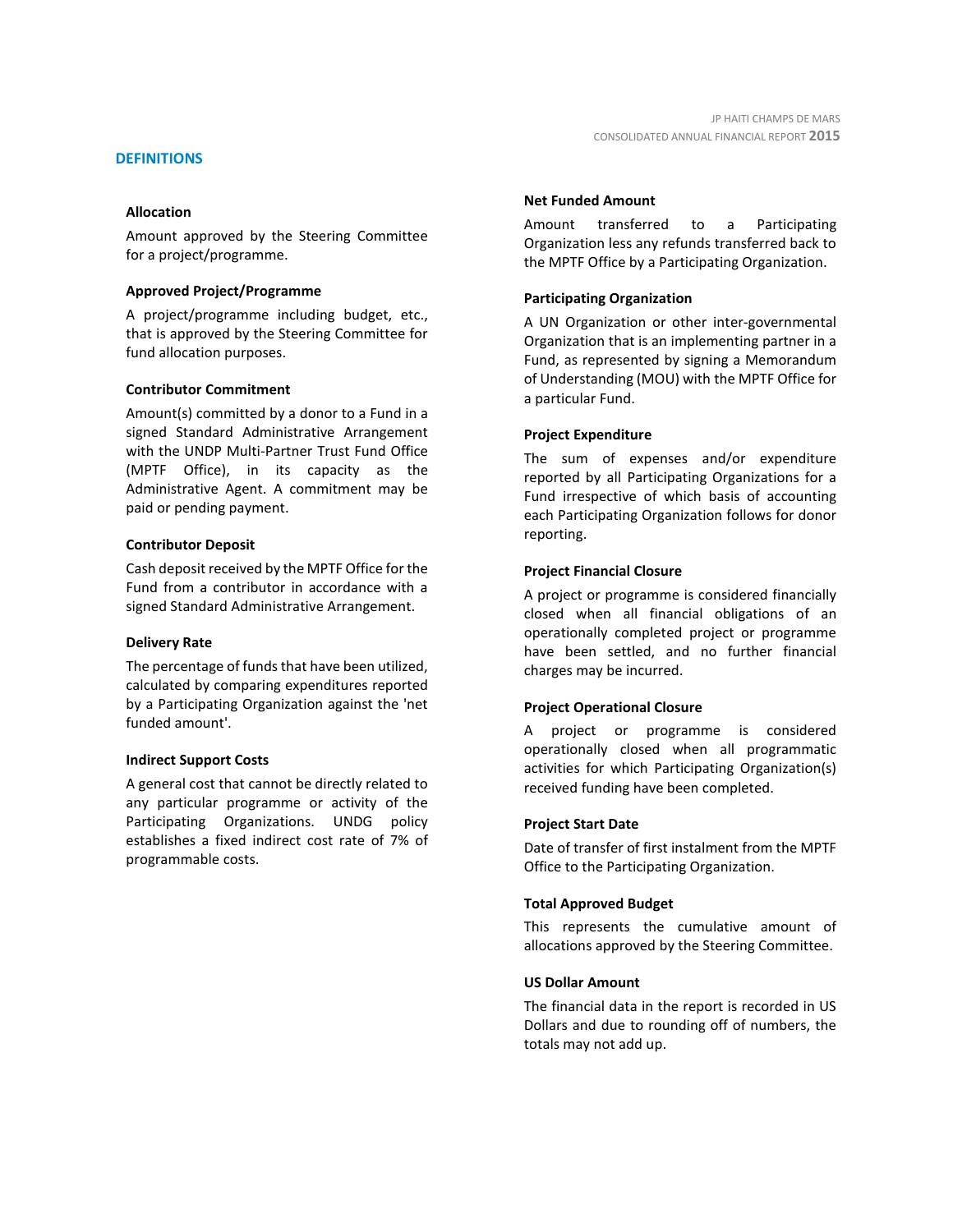### **2015 FINANCIAL PERFORMANCE**

This chapter presents financial data and analysis of the JP Haiti Champs de Mars using the pass-through funding modality as of 31 December **2015**. Financial information for this Fund is also available on the MPTF Office GATEWAY, at the following address: [http://mptf.undp.org/factsheet/fund/JHT00.](http://mptf.undp.org/factsheet/fund/JHT00)

### **1. SOURCES AND USES OF FUNDS**

As of 31 December **2015**, **1** contributor has deposited US\$ **19,749,846** in contributions and US\$ **60,544** has been earned in interest,

### bringing the cumulative source of funds to US\$ **19,810,390.**

Of this amount, US\$ **19,529,144** has been transferred to **4** Participating Organizations, of which US\$ **15,616,592** has been reported as expenditure. The Administrative Agent fee has been charged at the approved rate of 1% on deposits and amounts to US\$ **197,498**. Table 1 provides an overview of the overall sources, uses, and balance of the JP Haiti Champs de Mars as of 31 December **2015**.

## **Annual 2014 Annual 2015 Cumulative Sources of Funds** Gross Contributions and the contributions of the contributions of the contributions of the contributions of the contributions of the contributions of the contributions of the contributions of the contributions of the contr Fund Earned Interest and Investment Income 2,625 418 418 36,017 Interest Income received from Participating Organizations **1998** and 24,527 and 24,527 Refunds by Administrative Agent to Contributors and the contributors of the contributors of the contributors of the contributors of the contributors of the contributors of the contributors of the contributors of the contri Fund balance transferred to another MDTF Other Revenues - - - **Total: Sources of Funds 2,625 418 19,810,390 Use of Funds** Transfers to Participating Organizations 1,864,592 - 1,864,592 - 1,864,592 - 1,9529,144 Refunds received from Participating Organizations **Net Funded Amount to Participating Organizations 1,864,592 - 19,529,144** Administrative Agent Fees - - 197,498 Direct Costs: (Steering Committee, Secretariat...etc.) Bank Charges  $3$  631  $3$ Other Expenditures **Total: Uses of Funds 1,864,663 3 19,727,274 Change in Fund cash balance with Administrative Agent (1,862,037) 414 83,116** Opening Fund balance (1 January) 1,944,739 82,702 **Closing Fund balance (31 December) 82,702 83,116 83,116** Net Funded Amount to Participating Organizations 1,864,592 - 1,864,592 Participating Organizations' Expenditure 1,200 1,200 1,991,530 1,991,530 1,5616,592 **Balance of Funds with Participating Organizations 3,912,552**

### **Table 1. Financial Overview, as of 31 December 2015 (in US Dollars)**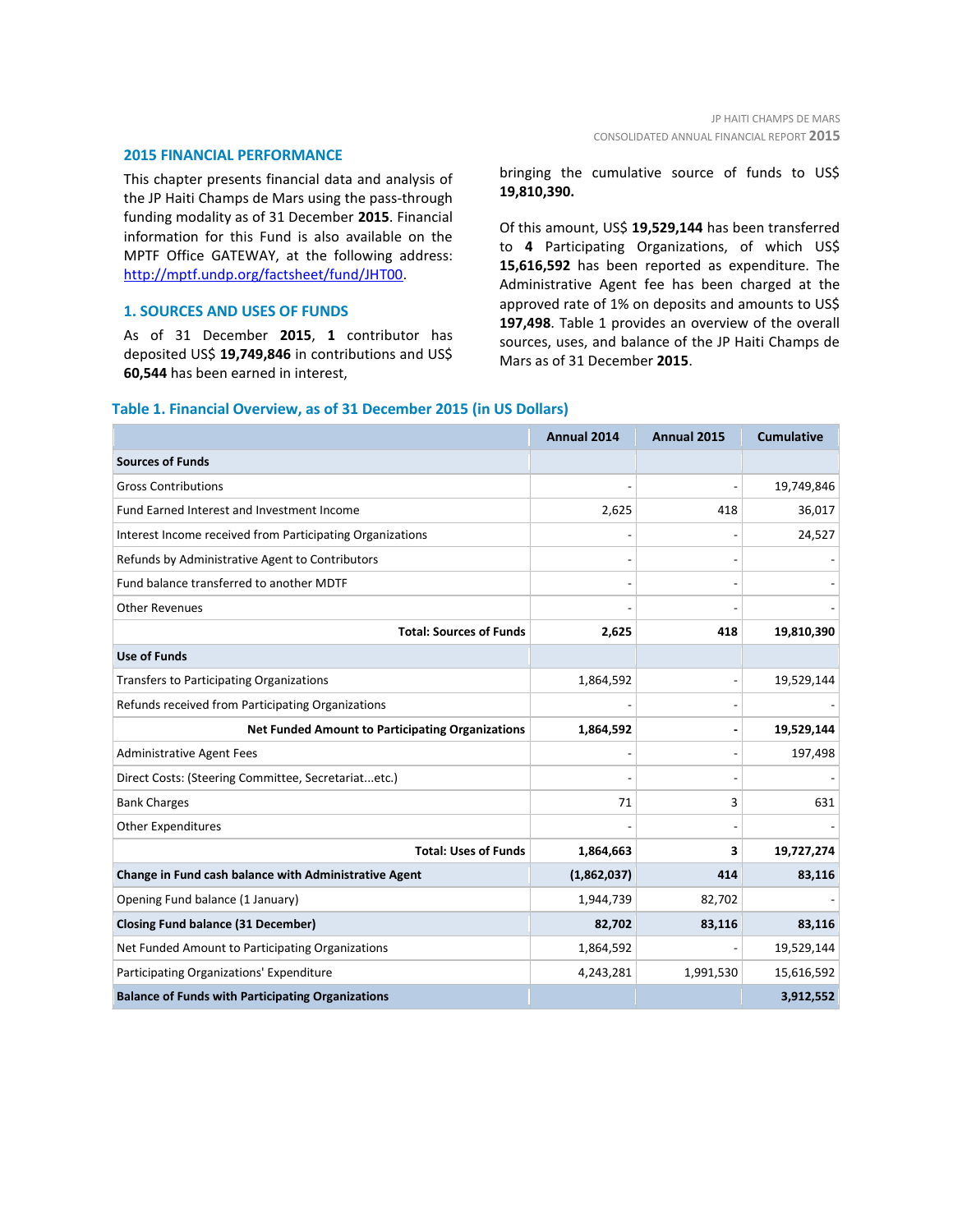### **2. PARTNER CONTRIBUTIONS**

Table 2 provides information on cumulative contributions received from all contributors to this Fund as of 31 December **2015**.

### **Table 2. Contributors' Deposits, as of 31 December 2015 (in US Dollars)**

| <b>Contributors</b>                       | <b>Prior Years</b><br>as of 31-Dec-2014 | <b>Current Year</b><br>Jan-Dec-2015 | <b>Total</b> |
|-------------------------------------------|-----------------------------------------|-------------------------------------|--------------|
| CANADIAN INTERNATIONAL DEVELOPMENT AGENCY | 19,749,846                              | $\overline{\phantom{a}}$            | 19,749,846   |
| <b>Grand Total</b>                        | 19,749,846                              |                                     | 19,749,846   |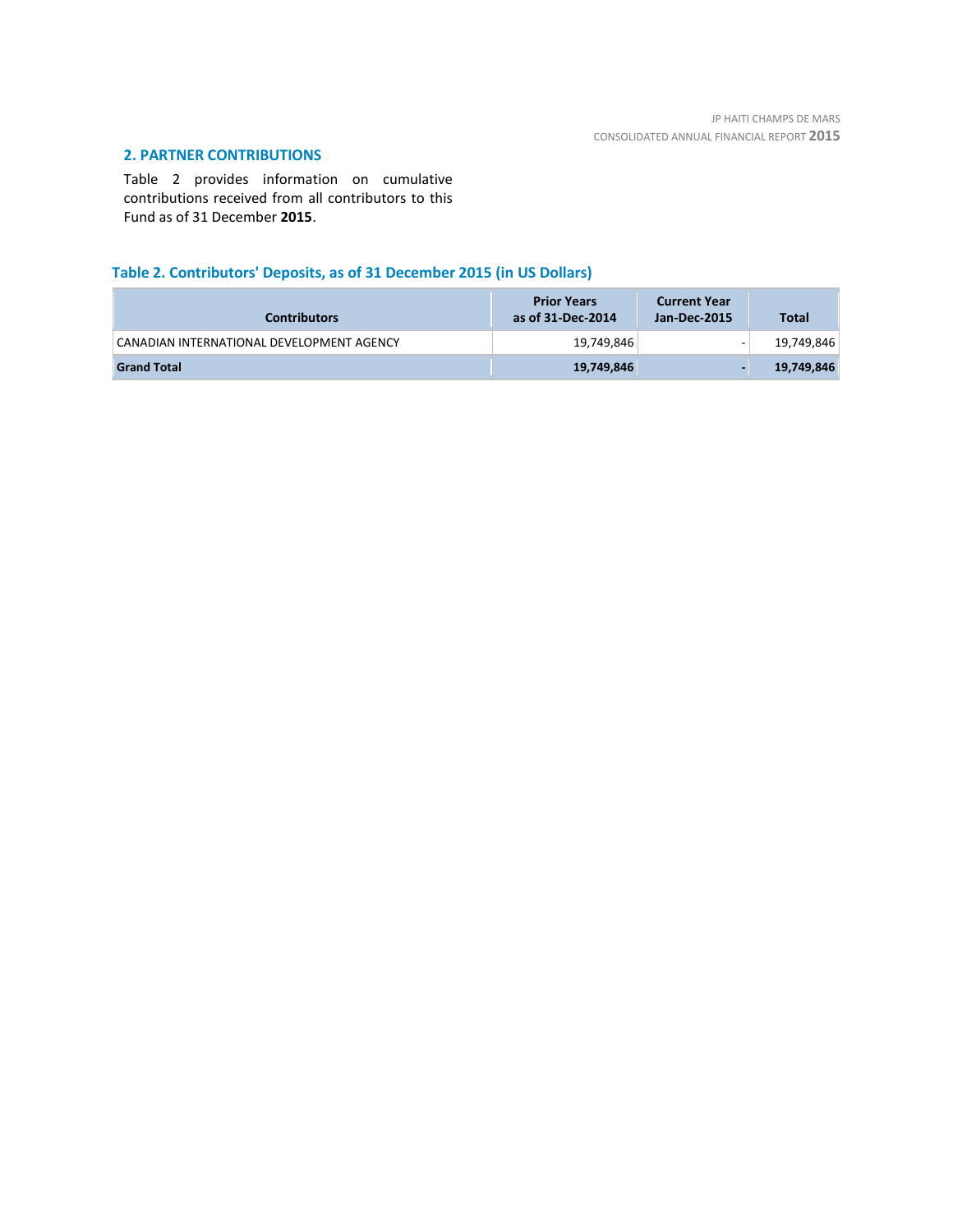### **3. INTEREST EARNED**

Interest income is earned in two ways: 1) on the balance of funds held by the Administrative Agent ('Fund earned interest'), and 2) on the balance of funds held by the Participating Organizations ('Agency earned interest') where their Financial Regulations and Rules allow return of interest

to the AA. As of 31 December **2015**, Fund earned interest amounts to US\$ **36,017** and interest received from Participating Organizations amounts to US\$ **24,527**, bringing the cumulative interest received to US\$ **60,544**. Details are provided in the table below.

### **Table 3. Sources of Interest and Investment Income, as of 31 December 2015 (in US Dollars)**

| <b>Interest Earned</b>                            | <b>Prior Years</b><br>as of 31-Dec-2014 | <b>Current Year</b><br><b>Jan-Dec-2015</b> | <b>Total</b> |
|---------------------------------------------------|-----------------------------------------|--------------------------------------------|--------------|
| <b>Administrative Agent</b>                       |                                         |                                            |              |
| <b>Fund Earned Interest and Investment Income</b> | 35,599                                  | 418                                        | 36,017       |
| <b>Total: Fund Earned Interest</b>                | 35,599                                  | 418                                        | 36,017       |
| <b>Participating Organization</b>                 |                                         |                                            |              |
| <b>UNOPS</b>                                      | 24,527                                  |                                            | 24,527       |
| <b>Total: Agency earned interest</b>              | 24,527                                  |                                            | 24,527       |
| <b>Grand Total</b>                                | 60,126                                  | 418                                        | 60,544       |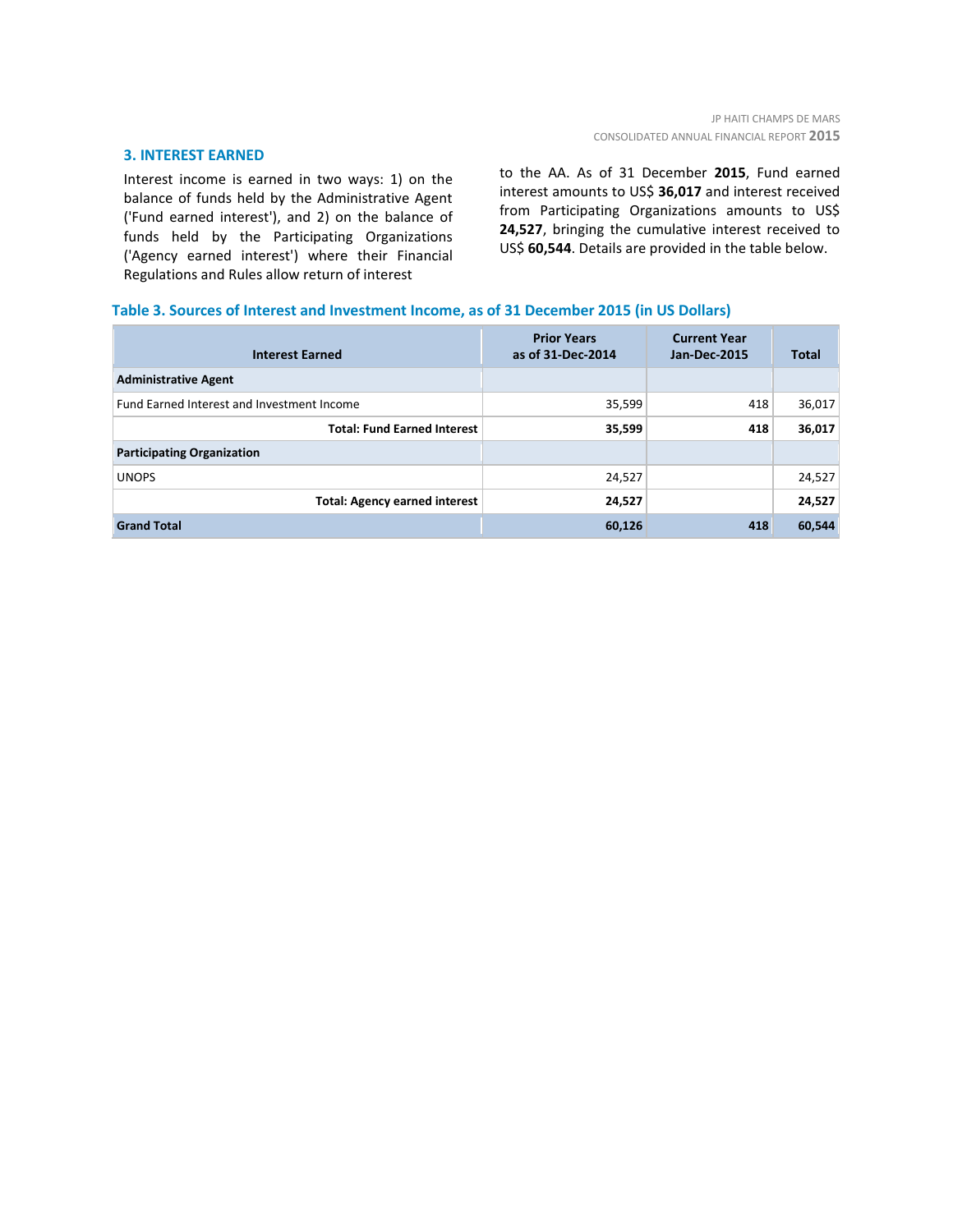### **4. TRANSFER OF FUNDS**

Allocations to Participating Organizations are approved by the Steering Committee and disbursed by the Administrative Agent. As of 31 December **2015**, the AA has transferred US\$ **19,529,144** to **4** Participating Organizations (see list below).

Table 4 provides additional information on the refunds received by the MPTF Office, and the net funded amount for each of the Participating Organizations.

### **Table 4. Transfer, Refund, and Net Funded Amount by Participating Organization, as of 31 December 2015 (in US Dollars)**

| Participating<br><b>Organization</b> | Prior Years as of 31-Dec-2014 |                |                   | <b>Current Year Jan-Dec-2015</b> |                |                   | <b>Total</b>     |                |                   |
|--------------------------------------|-------------------------------|----------------|-------------------|----------------------------------|----------------|-------------------|------------------|----------------|-------------------|
|                                      | <b>Transfers</b>              | <b>Refunds</b> | <b>Net Funded</b> | <b>Transfers</b>                 | <b>Refunds</b> | <b>Net Funded</b> | <b>Transfers</b> | <b>Refunds</b> | <b>Net Funded</b> |
| <b>ILO</b>                           | 443,473                       |                | 443,473           |                                  |                |                   | 443,473          |                | 443,473           |
| <b>IOM</b>                           | 7,458,377                     |                | 7,458,377         |                                  |                |                   | 7,458,377        |                | 7,458,377         |
| <b>UNDP</b>                          | 3,481,457                     |                | 3,481,457         |                                  |                |                   | 3,481,457        |                | 3,481,457         |
| <b>UNOPS</b>                         | 8,145,837                     |                | 8,145,837         |                                  |                |                   | 8,145,837        |                | 8,145,837         |
| <b>Grand Total</b>                   | 19,529,144                    |                | 19,529,144        |                                  |                |                   | 19,529,144       |                | 19,529,144        |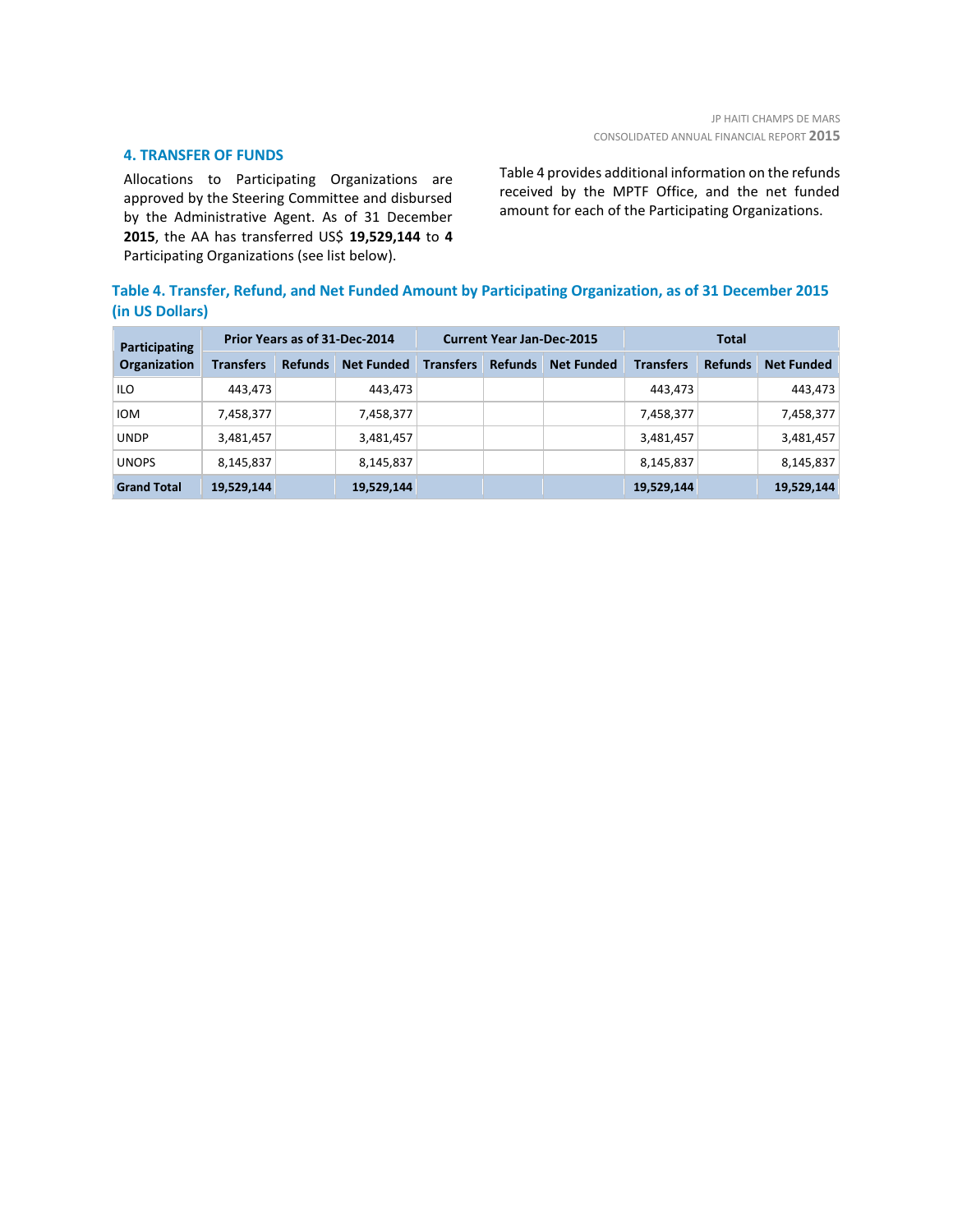### JP HAITI CHAMPS DE MARS

CONSOLIDATED ANNUAL FINANCIAL REPORT **2015**

### **5. EXPENDITURE AND FINANCIAL DELIVERY RATES**

All final expenditures reported for the year **2015** were submitted by the Headquarters of the Participating Organizations. These were consolidated by the MPTF Office.

### **5.1 EXPENDITURE REPORTED BY PARTICIPATING ORGANIZATION**

As shown in table below, the cumulative net funded amount is US\$ **19,529,144** and cumulative expenditures reported by the Participating Organizations amount to US\$ **15,616,592**. This equates to an overall Fund expenditure delivery rate of **80** percent.

### **Table 5. Net Funded Amount, Reported Expenditure, and Financial Delivery by Participating Organization, as of 31 December 2015 (in US Dollars)**

|                               |                           |                                    | <b>Expenditure</b>                      |                                            |                   |                           |
|-------------------------------|---------------------------|------------------------------------|-----------------------------------------|--------------------------------------------|-------------------|---------------------------|
| Participating<br>Organization | Approved<br><b>Amount</b> | <b>Net Funded</b><br><b>Amount</b> | <b>Prior Years</b><br>as of 31-Dec-2014 | <b>Current Year</b><br><b>Jan-Dec-2015</b> | <b>Cumulative</b> | <b>Delivery Rate</b><br>% |
| <b>ILO</b>                    | 443,473                   | 443,473                            | 412,545                                 | 30,928                                     | 443.473           | 100.00                    |
| <b>IOM</b>                    | 7,458,377                 | 7,458,377                          | 7,458,377                               |                                            | 7,458,377         | 100.00                    |
| <b>UNDP</b>                   | 3,481,457                 | 3,481,457                          |                                         |                                            |                   | 0                         |
| <b>UNOPS</b>                  | 8,145,837                 | 8,145,837                          | 5,754,140                               | 1,960,602                                  | 7,714,742         | 94.71                     |
| <b>Grand Total</b>            | 19,529,144                | 19,529,144                         | 13,625,062                              | 1,991,530                                  | 15,616,592        | 79.97                     |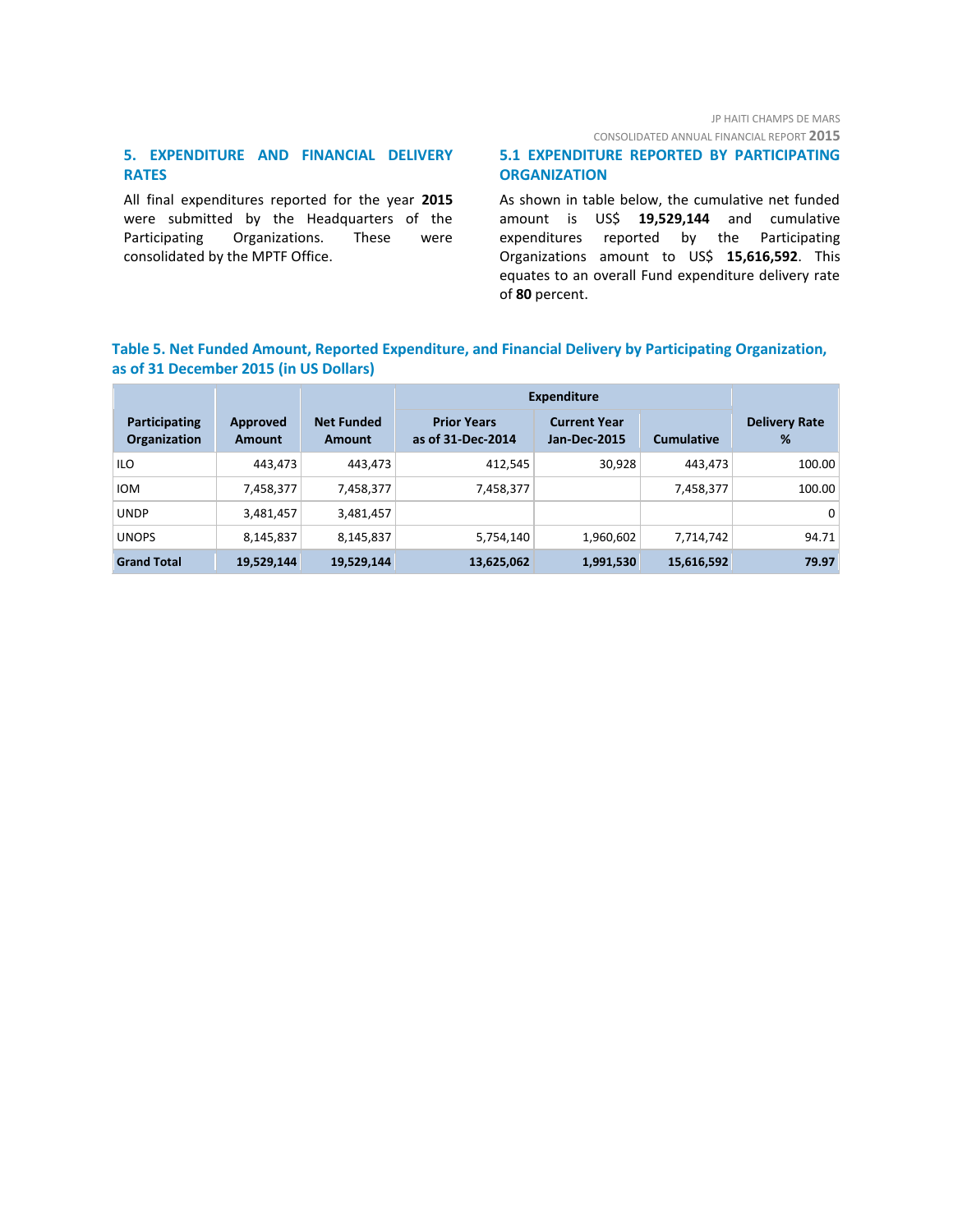### **5.4 EXPENDITURE REPORTED BY CATEGORY**

Project expenditures are incurred and monitored by each Participating Organization and are reported as per the agreed categories for inter-agency harmonized reporting. In 2006 the UN Development Group (UNDG) established six categories against which UN entities must report inter-agency project expenditures. Effective 1 January 2012, the UN Chief Executive Board (CEB) modified these categories as a result of IPSAS adoption to comprise eight categories. All expenditure incurred prior to 1 January 2012 have been reported in the old categories; post 1 January 2012 all expenditure are reported in the new eight categories. The old and new categories are noted to the right.

Table 6 reflects expenditure reported in the UNDG expense categories. Where the Fund has been operational pre and post 1 January 2012, the expenditures are reported using both categories. Where a Fund became operational post 1 January 2012, only the new categories are used.

### **2012 CEB Expense Categories**

- 1. Staff and personnel costs
- 2. Supplies, commodities and materials
- 3. Equipment, vehicles, furniture and depreciation
- 4. Contractual services
- 5. Travel
- 6. Transfers and grants
- 7. General operating expenses
- 8. Indirect costs

\_\_\_\_\_\_\_\_\_\_\_\_\_\_\_\_\_\_\_\_\_\_

### **2006 UNDG Expense Categories**

- 1. Supplies, commodities, equipment & transport
- 2. Personnel
- 3. Training counterparts
- 4. Contracts
- 5. Other direct costs
- 6. Indirect costs

### **Table 6. Expenditure by UNDG Budget Category, as of 31 December 2015 (in US Dollars)**

|                                                       | <b>Expenditure</b>                      |                                            |              |                                                     |
|-------------------------------------------------------|-----------------------------------------|--------------------------------------------|--------------|-----------------------------------------------------|
| Category                                              | <b>Prior Years</b><br>as of 31-Dec-2014 | <b>Current Year</b><br><b>Jan-Dec-2015</b> | <b>Total</b> | <b>Percentage of Total</b><br><b>Programme Cost</b> |
| Supplies, Commodities, Equipment and Transport (Old)  |                                         |                                            |              |                                                     |
| Personnel (Old)                                       |                                         |                                            |              |                                                     |
| Training of Counterparts(Old)                         |                                         |                                            |              |                                                     |
| Contracts (Old)                                       |                                         |                                            |              |                                                     |
| Other direct costs (Old)                              |                                         |                                            |              |                                                     |
| Staff and Personnel Cost (New)                        | 2,913,726                               | 25,520                                     | 2,939,246    | 20.14                                               |
| Supplies, Commodities and Materials (New)             | 778,773                                 | 945,534                                    | 1,724,307    | 11.81                                               |
| Equipment, Vehicles, Furniture and Depreciation (New) | 183,498                                 | 41,268                                     | 224,766      | 1.54                                                |
| Contractual Services (New)                            | 2,010,764                               | 701,228                                    | 2,711,991    | 18.58                                               |
| Travel (New)                                          | 49,919                                  |                                            | 49,919       | 0.34                                                |
| Transfers and Grants (New)                            | 5,432                                   |                                            | 5,432        | 0.04                                                |
| <b>General Operating (New)</b>                        | 6,791,555                               | 147,746                                    | 6,939,300    | 47.55                                               |
| <b>Programme Costs Total</b>                          | 12,733,666                              | 1,861,295                                  | 14,594,961   | 100.00                                              |
| <sup>1</sup> Indirect Support Costs Total             | 891,396                                 | 130,235                                    | 1,021,630    | 7.00                                                |
| <b>Total</b>                                          | 13,625,062                              | 1,991,530                                  | 15,616,592   |                                                     |

**1 Indirect Support Costs** charged by Participating Organization, based on their financial regulations, can be deducted upfront or at a later stage during implementation. The percentage may therefore appear to exceed the 7% agreed-upon for on-going projects. Once projects are financially closed, this number is not to exceed 7%.